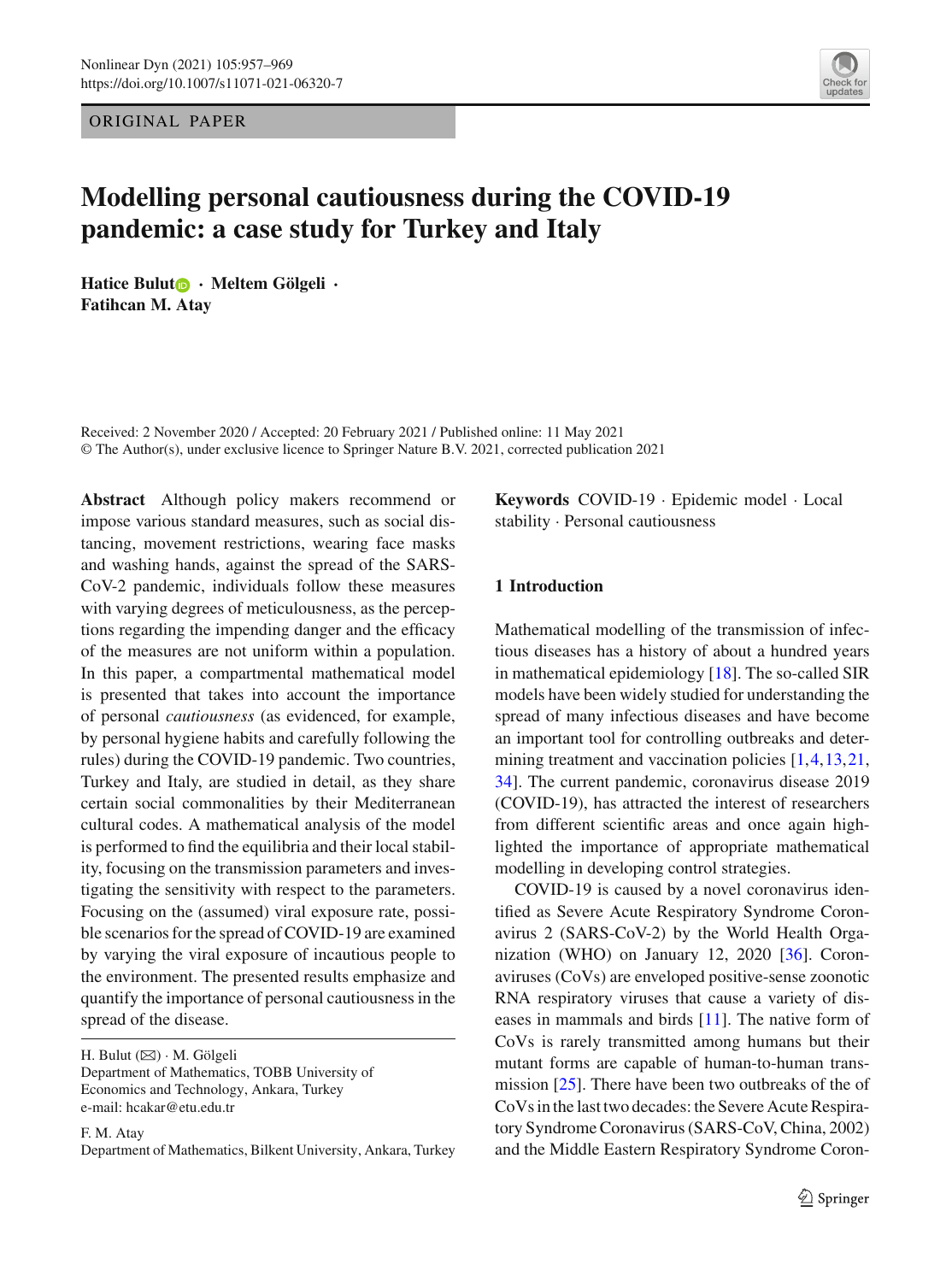avirus (MERS-CoV, Saudi Arabia, 2012). The studies point out that, despite main differences in their structure and epidemiology, both SARS-CoV and MERS-CoV are airborne viruses, and there is also strong evidence of possible airborne transmission of SARS-CoV-2 [\[25](#page-11-6)[,39](#page-12-2)[,40](#page-12-3)]. Virus transmission is thought to occur by direct (coughing, sneezing, speaking etc.) or indirect (contaminated surfaces etc.) contact through droplets and aerosols [\[24\]](#page-11-7).

By July 12, 2020, the number of confirmed COVID-19 cases was 12,552,765, with 561,617 deaths, according to the Word Health Organization [\[37\]](#page-12-4). The fatality rate of COVID-19 is estimated to be lower than SARS and MERS but the potential transmissibility seems to be higher [\[26](#page-11-8)]. At the time of writing of this paper there was still no vaccine available against coronaviruses for use in humans [\[41\]](#page-12-5). Therefore, governments have implemented several measures, such as social distancing rules, movement restrictions, and wearing face masks, against the spread of the disease during the 2020 SARS-CoV-2 pandemic. On the other hand, such measures have been followed by individuals with varying degrees of meticulousness, as the perceptions regarding the impending danger and the efficacy of the measures differed widely within a population.

The Ministry of Health of the Republic of Turkey declared the first case of COVID-19 on March 10, 2020. Partial travel restrictions were imposed on February 23, 2020, and people who entered Turkey were isolated for 14 days. On March 16, 2020, restrictions were tightened: schools and universities switched to distance education and people with chronic diseases or disabilities and seniors over 60 were given administrative leave [\[8\]](#page-11-9). The Ministry of Health decided to implement a partial quarantine to control the spread of the disease and maintain a balance of social and economic factors. Lock-down rules were imposed on senior people of age 65 and above on March 21, 2020, and on those under the age of 20 on April 3, 2020. According to the official demography report of Turkish Statistical Institute (TUIK), these two groups constitute approximately 33% of the total population of Turkey  $(83,154,997)$  [\[33](#page-12-6)]. In fact, the proportion in lock-down might actually be higher since the government has recommended self-isolation for all citizens and supported partially working from home. At that point, the selfdiscipline of citizens, i.e. being cautious or incautious, had a role on the spread of the disease.

As of June 2020, Italy had the third highest number of COVID-19 cases in the world after the USA and Spain, the fourth highest prevalence of the disease after Spain, Belgium, and the USA, and the third highest total number of deaths attributed to COVID-19 after the USA and the UK in the ongoing pandemic [\[5\]](#page-11-10). The first case of COVID-19 in Italy was reported on January 23, 2020. The Italian government introduced travel restrictions on January 30, and people who have come into close contact with confirmed cases were directed to a mandatory quarantine for 14 days. All public events and educational activities were suspended in five regions of Italy starting February 23. Starting March 8, all movement of citizens, except those necessary for work, health, or food, were restricted. The ban was extended to all non-indispensable activities on March 23, 2020 [\[20,](#page-11-11) [30\]](#page-12-7).

Since the emergence of the current pandemic, many researchers have studied various mathematical and computational models to understand the dynamics of COVID-19 as it spreads locally and globally [\[28](#page-11-12)], in an effort to provide recommendations to policy makers to predict the behaviour of the disease and eventually to bring it under control  $[2,3,12,16,17,19]$  $[2,3,12,16,17,19]$  $[2,3,12,16,17,19]$  $[2,3,12,16,17,19]$  $[2,3,12,16,17,19]$  $[2,3,12,16,17,19]$  $[2,3,12,16,17,19]$  $[2,3,12,16,17,19]$ . In this paper, a mathematical model is developed for describing the transmission dynamics of COVID-19 in Turkey by taking the cautiousness of people into account. In this context, cautiousness refers to diligently following the rules regarding self-isolation and social distance. The results of this study are compared to the data of Italy, as both countries share some common elements of Mediterranean culture (close social distances, crowded social life, collective eating-drinking habits, and so on) that might have influenced the transmission rate of the disease.

The paper is organized as follows. In Sect. [2,](#page-2-0) the standard SIR model is modified to distinguish cautious and incautious individuals. In Sect. [3,](#page-3-0) the basic reproduction number  $\mathcal{R}_0$  is calculated and the local stability of equilibria is studied. In Sect. [4.1,](#page-6-0) the sensitivity of the basic reproduction number  $\mathcal{R}_0$  with respect to the model parameters is discussed. In Sect. [4.2,](#page-8-0) transmission parameters are estimated and numerical simulations are performed according to data from Turkey and Italy. The paper concludes in Section [5](#page-9-0) with a discussion of the results.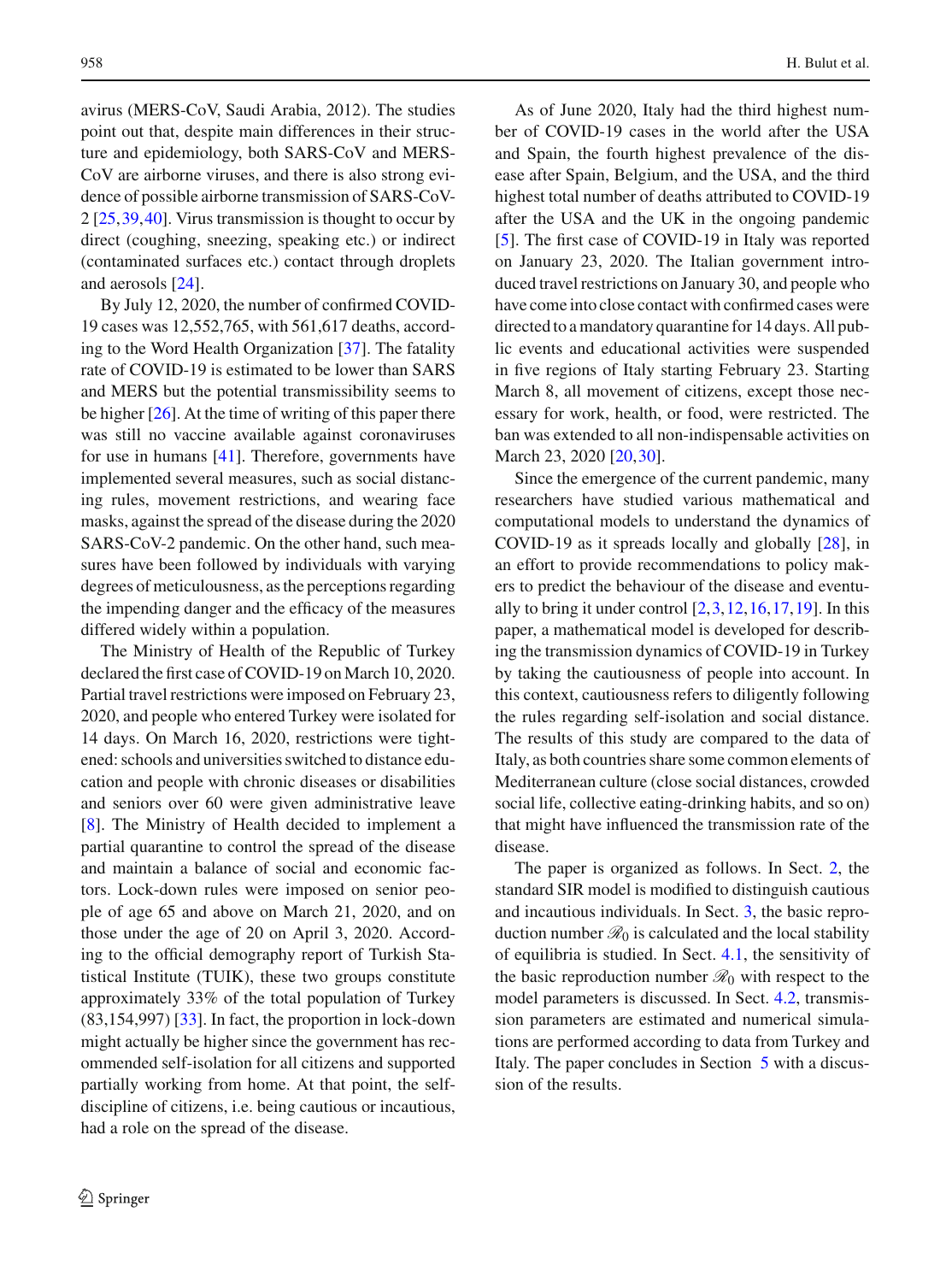#### <span id="page-2-0"></span>**2 Compartmental model with cautious individuals**

In this section, a mathematical model is developed based on the standard compartmental modelling approach of Kermack and McKendrick [\[18\]](#page-11-0). Here, the focus is on the effect of cautiousness on the human-to-human disease transmission during the pandemic. Cautiousness involves many fuzzy parameters like obeying isolation rules, wearing face masks, paying attention to social distances, etc. It is not easy to find data to measure the efficient probability of being cautious. However, different scenarios could be studied for estimating such social aspects of the disease dynamics.

In this model, the population is assumed to be distributed homogeneously and divided into four compartments:  $S_C$ : cautious susceptible individuals,  $S_I$ : incautious susceptible individuals, *IC*: cautious infected individuals, and  $I_I$ : incautious infected individuals. At this time there is no scientific consensus on whether infected individuals gain immunity after recovery. WHO has reported that there is not enough scientific evidence for the existence of antibody-mediated immunity; on the other hand, recent studies point to the possible role of T cells in the long-term protection from reinfection with SARS-CoV-2. The present paper concentrates on the transmission mechanism of the disease, and in particular on the spreading phase of the infection rather than treatment and reinfection. A separate compartment for recovered/removed individuals is not considered due to insufficient medical and biological knowledge about SARS-CoV-2 [\[6](#page-11-19)[,38](#page-12-8)]. It is assumed that the population has a constant size  $N = N_C + N_I = S_C + S_I + I_C + I_I$ . The relation between the compartments  $S_C$  and  $S_I$  is ignored, based on the assumption that cautious individuals try to minimize contact with incautious people. An additional compartment, *E*, is included that represents the concentration of SARS-CoV-2 viruses in the environment that are ready for attaching and transferring their genetic material to humans. It is assumed that the virulence function has a bounded Hill type form  $f(E) = \frac{E}{K+E}$ with a constant carrying capacity *K*. With the above assumptions, the system of Eq. [\(1\)](#page-2-1) is obtained for describing the transmission dynamics of the disease:



<span id="page-2-2"></span>Fig. 1 Flowchart of the model [\(1\)](#page-2-1)

<span id="page-2-1"></span>
$$
\begin{cases}\n\frac{dS_C}{dt} = pbN - \frac{\beta_C S_C I_C}{N_C} - \frac{\beta_{IC} S_C I_I}{N_I} \\
-\beta_{CE} S_C \left(\frac{E}{K+E}\right) - \mu S_C \\
\frac{dI_C}{dt} = \frac{\beta_C S_C I_C}{N_C} + \frac{\beta_{IC} S_C I_I}{N_I} \\
+\beta_{CE} S_C \left(\frac{E}{K+E}\right) - (\mu + d) I_C \\
\frac{dS_I}{dt} = qbN - \frac{\beta_I S_I I_I}{N_I} - \frac{\beta_{CI} S_I I_C}{N_C} \\
-\beta_{IE} r S_I \left(\frac{E}{K+E}\right) - \mu S_I \\
\frac{dI_I}{dt} = \frac{\beta_I S_I I_I}{N_I} + \frac{\beta_{CI} S_I I_C}{N_C} \\
+\beta_{IE} r S_I \left(\frac{E}{K+E}\right) - (\mu + d) I_I \\
\frac{dE}{dt} = k_1 I_C + k_2 I_I - wE\n\end{cases} (1)
$$

A schematic flowchart describing the model [\(1\)](#page-2-1) is given in Fig. [1](#page-2-2) and the parameters of the model are described in Table [1.](#page-3-1)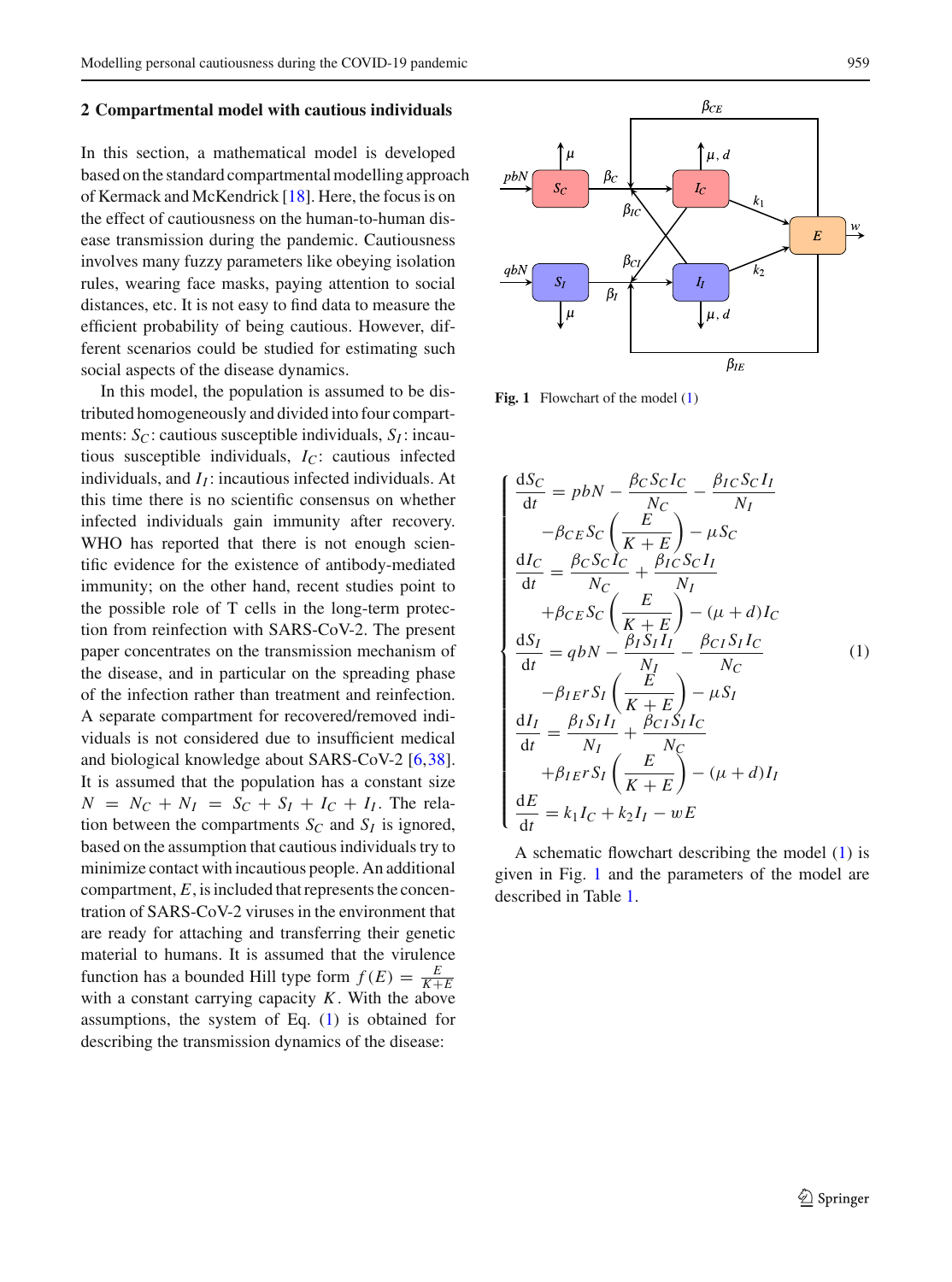<span id="page-3-1"></span>**Table 1** Parameters of the model [\(1\)](#page-2-1)

| Parameters       | Description                                                |
|------------------|------------------------------------------------------------|
| $\boldsymbol{h}$ | Natural birth rate                                         |
| $\boldsymbol{p}$ | Probability of being cautious                              |
| $q = 1 - p$      | Probability of being incautious                            |
| $\beta_C$        | Transmission rate among cautious people                    |
| $\beta_I$        | Transmission rate among incautious people.                 |
| $\beta_{CE}$     | Transmission rate from environment to cautious<br>people   |
| $\beta_{IE}$     | Transmission rate from environment to<br>incautious people |
| $\beta_{IC}$     | Transmission rate from incautious to cautious<br>people    |
| $\beta_{CI}$     | Transmission rate from cautious to incautious<br>people    |
| r                | A comparison factor for viral exposure                     |
| $\mu$            | Natural death rate                                         |
| d                | Disease-related death rate and recovery rate               |
| k <sub>1</sub>   | Virus exposure rate by cautious people                     |
| k <sub>2</sub>   | Virus exposure rate by incautious people                   |
| $\boldsymbol{w}$ | Decay rate of viruses                                      |
| K                | Assumed carrying capacity of the virus reservoir           |
|                  |                                                            |

#### <span id="page-3-0"></span>**3 Stability analysis of the model**

#### 3.1 Local stability of equilibria

The compartments of infection in model [\(1\)](#page-2-1) are represented by the symbols *IC*, *II* , and *E*. The disease-free equilibrium (DFE) of the model is found by setting the derivatives to zero and substituting  $I_C = I_I = 0$ . Since there are no infected individuals at the beginning, it is assumed that there are no viruses in the environment at all, i.e.  $E = 0$ . Thus, the disease-free equilibrium has the form  $E_{df} = (S_C^*, 0, S_I^*, 0, 0)$ , where  $S_C^* = \frac{pbN}{\mu}$ and  $S_I^* = \frac{q b N}{\mu}$ .

The endemic equilibrium corresponds to the infectious case and has the form  $E_d = (S_C^*, I_C^*, S_I^*, I_I^*, E^*),$ where  $S_C^*$ ,  $S_I^*$ , and  $E^*$  are given by

$$
S_C^* = \frac{pbN - (\mu + d)I_C^*}{\mu}
$$
  
\n
$$
S_I^* = \frac{qbN - (\mu + d)I_I^*}{\mu}
$$
  
\n
$$
E^* = \frac{k_1 I_C^* + k_2 I_I^*}{w},
$$
\n(2)

and  $I_C^*$  and  $I_I^*$  are the solutions of the equations

$$
A_1I_C^3 + B_1I_C^2 + C_1I_C + D_1I_C^2I_I
$$
  
+ E\_1I\_CI\_I + F\_1I\_CI\_I^2 + G\_1I\_I^2 + H\_1I\_I = 0  

$$
A_2I_I^3 + B_2I_I^2 + C_2I_I + D_2I_I^2I_C
$$
  
+ E\_2I\_II\_C + F\_2I\_II\_C^2 + G\_2I\_C^2 + H\_2I\_C = 0.

An algebraic calculation of the associated constants yields

| $A_1 = (\mu + d) k_1 \beta_C N_I,$                                                |
|-----------------------------------------------------------------------------------|
| $B_1 = (\mu + d) N_I (\mu k_1 N_C + K w \beta_C + K k_1 N_C \beta_{CE})$          |
| $-Nbpk_1\beta CN_I,$                                                              |
| $C_1 = \mu(\mu + d)KwN_CN_I - NbpK(w\beta_CN_I + k_1\beta_{CE}N_CN_I),$           |
| $D_1 = (\mu + d)(k_2 \beta_C N_I + k_1 \beta_I C N_C),$                           |
| $E_1 = (\mu + d)N_C(\mu k_2 N_I + K w \beta_{IC} + K k_2 N_I \beta_{CE})$         |
| $-Nbp(k_1\beta_{IC}N_C+k_2\beta_CN_I),$                                           |
| $F_1 = (\mu + d)k_2 \beta_{IC} N_C$ ,                                             |
| $G_1 = -Nbpk_2N_C\beta_{IC}$                                                      |
| $H_1 = -NbpKN_C(w\beta_{IC} + k_2N_I\beta_{CE}),$                                 |
| $A_2 = (\mu + d)k_1\beta_C N_I,$                                                  |
| $B_2 = (\mu + d) N_C (\mu k_2 N_I + K w \beta_I + r K k_2 N_I \beta_{IE})$        |
| $-Nbpk1\betaCNI$ ,                                                                |
| $C_2 = \mu(\mu + d)KwN_CN_I - NbqK(w\beta_I N_C + rk_2\beta_{IE}N_CN_I),$         |
| $D_2 = (\mu + d)(k_1 \beta_I N_C + k_2 \beta_{CI} N_I),$                          |
| $E_2 = (\mu + d) N_I$ ( $\mu k_1 N_C + K w \beta_{CI} + r K k_1 N_C \beta_{IE}$ ) |
| $-Nbp(k_2\beta_{CI}N_I + k_1\beta_I N_C),$                                        |
| $F_2 = (\mu + d)k_1 \beta_{CI} N_I,$                                              |
| $G_2 = -Nbqk_1N_I\beta_{CI}$                                                      |
| $H_2 = -NbqKN_I(w\beta_{CI} + k_1N_C\beta_{IE}).$                                 |
|                                                                                   |

The Jacobian matrix  $J$  of the system  $(1)$  is given by

$$
J = \begin{bmatrix} -\bar{A}_{1} - \mu & -\bar{B}_{1} & 0 & -\bar{C}_{1} & -\bar{D}_{1} \\ \bar{A}_{1} & \bar{B}_{1} - (\mu + d) & 0 & \bar{C}_{1} & \bar{D}_{1} \\ 0 & -\bar{C}_{2} & -\bar{A}_{2} - \mu & -\bar{B}_{2} & -\bar{D}_{2} \\ 0 & \bar{C}_{2} & \bar{A}_{2} & \bar{B}_{2} - (\mu + d) & \bar{D}_{2} \\ 0 & k_{1} & 0 & k_{2} & -w \end{bmatrix}
$$
  
where  $\bar{A}_{1} = \beta_{C} \frac{I_{C}}{N_{C}} + \beta_{IC} \frac{I_{I}}{N_{I}} + \beta_{CE} \frac{E}{K + E}, \bar{B}_{1} =$   
 $\beta_{C} \frac{S_{C}}{N_{C}}, \bar{C}_{1} = \beta_{IC} \frac{S_{C}}{N_{I}}, \bar{D}_{1} = \beta_{CE} S_{C} \frac{K}{(K + E)^{2}}, \bar{A}_{2} =$   
 $\beta_{I} \frac{I_{I}}{N_{I}} + \beta_{CI} \frac{I_{C}}{N_{C}} + \beta_{IE} \frac{rE}{K + E}, \bar{B}_{2} = \beta_{I} \frac{S_{I}}{N_{I}}, \bar{C}_{2} =$   
 $\beta_{CI} \frac{S_{I}}{N_{C}}, \bar{D}_{2} = \beta_{IE} S_{I} \frac{rK}{(K + E)^{2}}.$   
Linearisation of the system (1) around the disease-

Linearisation of the system  $(1)$  around the diseasefree equilibrium  $E_{df} = \left(\frac{pbN}{\mu}, 0, \frac{qbN}{\mu}, 0, 0\right)$  yields the Jacobian matrix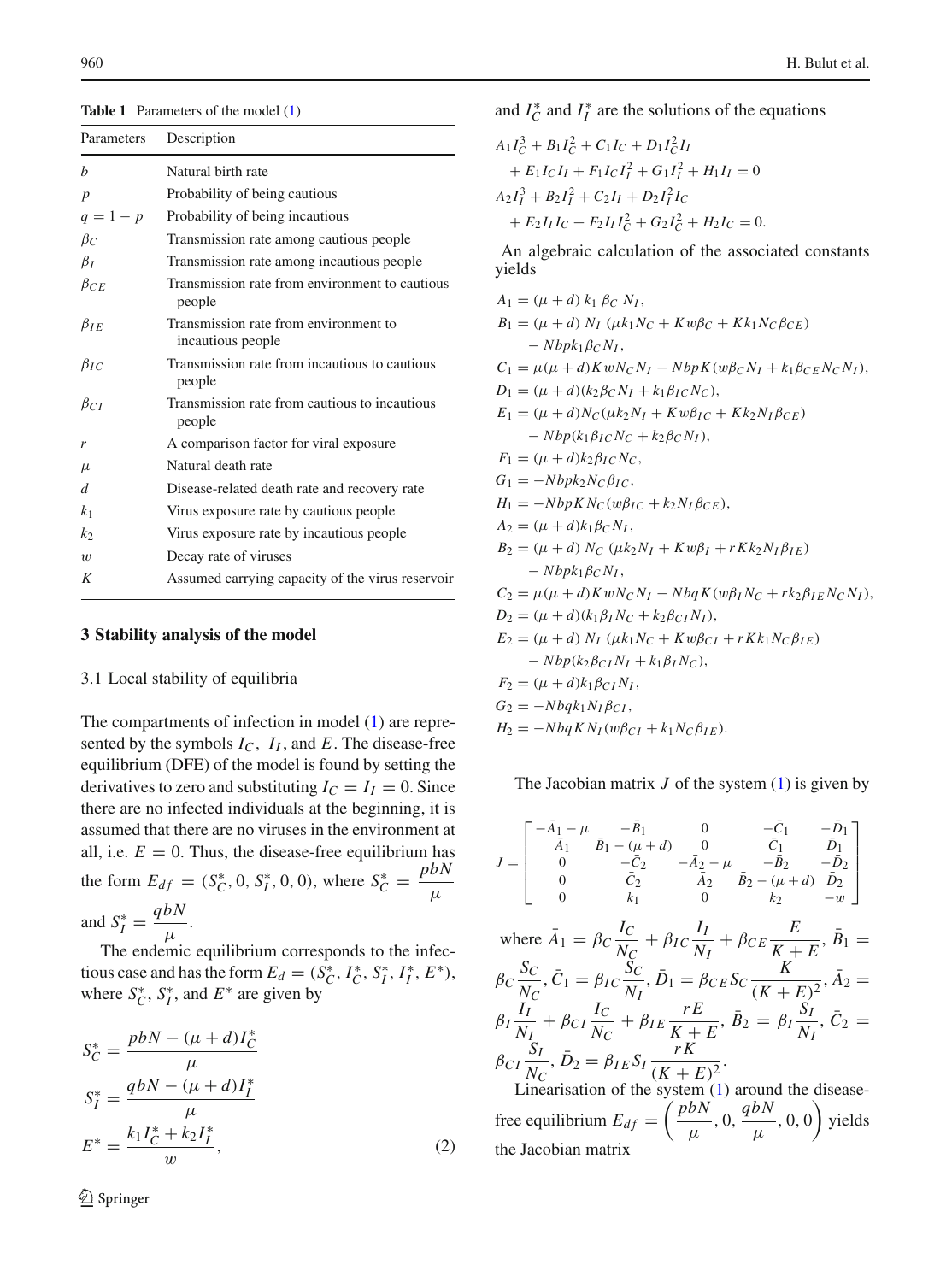$$
J_{df} = \begin{bmatrix}\n-\mu & -\beta_C \frac{b}{\mu} & 0 & -\beta_I C \frac{pbN}{\mu N_I} & -\beta_C E \frac{pbN}{\mu K} \\
0 & \beta_C \frac{b}{\mu} - (\mu + d) & 0 & \beta_I C \frac{pbN}{\mu N_I} & \beta_C E \frac{pbN}{\mu K} \\
0 & -\beta_{C I} \frac{qbN}{\mu N_C} & -\mu & -\beta_I \frac{b}{\mu} & -\beta_{I E} \frac{qbN}{\mu K} \\
0 & \beta_{C I} \frac{qbN}{\mu N_C} & 0 & \beta_I \frac{b}{\mu} - (\mu + d) & \beta_{I E} \frac{qbN}{\mu K} \\
0 & k_1 & 0 & k_2 & -w\n\end{bmatrix}
$$

Two eigenvalues of  $J_{df}$  are  $\lambda_{1,2} = -\mu$ , which are negative by biological assumptions. The other eigenvalues of  $J_{df}$  are calculated through the submatrix  $J_1$ 

$$
J_1 = \begin{bmatrix} \beta_C \frac{b}{\mu} - (\mu + d) & \beta_{IC} \frac{pbN}{\mu N_I} & \beta_{CE} \frac{pbN}{\mu K} \\ \beta_{CI} \frac{qbN}{\mu N_C} & \beta_I \frac{b}{\mu} - (\mu + d) & \beta_{IE} \frac{qbN}{\mu K} \\ k_1 & k_2 & -w \end{bmatrix}
$$

$$
= \begin{bmatrix} a_1 b_1 & c_1 \\ a_2 b_2 & c_2 \\ k_1 k_2 - w \end{bmatrix}.
$$

The characteristic polynomial of  $J_1$  has the form

$$
\lambda^3 + A\lambda^2 + B\lambda + C,\tag{3}
$$

where

$$
A = w - a_1 - b_2,
$$
  
\n
$$
B = a_1b_2 - w(a_1 + b_2) - b_1a_2 - c_1k_1 - c_2k_2,
$$
  
\n
$$
D = w(a_1b_2 - b_1a_2) + (c_1k_1 + c_2k_2)(a_1 + b_2)
$$
  
\n
$$
- k_1(a_1c_1 + b_1c_2) - k_2(a_2c_1 + b_2c_2).
$$
\n(4)

By the Routh–Hurwitz stability criterion, all roots of the characteristic polynomial have negative real parts if and only if  $A > 0$  and  $AB > C > 0$ . These inequalities constitute the condition for the local asymptotic stability of the disease-free equilibrium.

The Jacobian matrix  $J_d$  of the system  $(1)$  at the endemic equilibrium *Ed* is

$$
J_d = \begin{bmatrix} -a_1 - \mu & -b_1 & 0 & -c_1 & -d_1 \\ a_1 & b_1 - \mu - d & 0 & c_1 & d_1 \\ 0 & -c_2 & -a_2 - \mu & -b_2 & -d_2 \\ 0 & c_2 & a_2 & b_2 - \mu - d & d_2 \\ 0 & k_1 & 0 & k_2 & -w \end{bmatrix},
$$
  
where  $a_1 = \beta_C \frac{I_C}{N_C} + \beta_{IC} \frac{I_I}{N_I} + \beta_{CE} \frac{E}{K + E}, b_1 =$   
 $\beta_C \frac{S_C}{N_C}, c_1 = \beta_{IC} \frac{S_C}{N_I}, d_1 = \beta_{CE} S_C \frac{K}{(K + E)^2}, a_2 =$ 

$$
\beta_I \frac{I_I}{N_I} + \beta_{CI} \frac{I_C}{N_C} + \beta_{IE} \frac{rE}{K+E}, b_2 = \beta_I \frac{S_I}{N_I}, c_2 = \beta_{CI} \frac{S_I}{N_C}, d_2 = \beta_{IE} S_I \frac{rK}{(K+E)^2}.
$$
  
The corresponding characteristic polynomial has the

form

<span id="page-4-0"></span>
$$
\lambda^5 + A\lambda^4 + B\lambda^3 + C\lambda^2 + D\lambda + F,\tag{5}
$$

where the coefficients can be calculated explicitly (see "Appendix A"). By the Routh–Hurwitz stability criterion, all roots of the characteristic polynomial [\(5\)](#page-4-0) have negative real parts if and only if  $ABC > C^2 + A^2D$  and  $(AD-F)(ABC - C^2 - A^2D) > F(AB - C)^2 + AF^2$ . These inequalities constitute the condition for the local asymptotic stability of the endemic equilibrium.

#### 3.2 Basic reproduction rate *R*<sup>0</sup>

The average number of secondary infections generated by an infectious individual in a completely susceptible population is called the basic reproduction number *R*0. In the following,  $\mathcal{R}_0$  is calculated using the method of next generation matrix [\[9](#page-11-20)[,34](#page-12-0)]. The matrix of new infections *F* and matrix of the remaining transition terms *V* are given by

$$
F = \begin{bmatrix} \beta c \frac{b}{\mu} & \beta \frac{b}{\mu N_I} & \beta c \frac{b}{\mu K} \\ \beta c \frac{q b N}{\mu N_C} & \beta \frac{b}{\mu} & \beta \frac{b}{\mu K} \\ 0 & 0 & 0 \end{bmatrix} \tag{6}
$$

and

.

$$
V = \begin{bmatrix} \mu + d & 0 & 0 \\ 0 & \mu + d & 0 \\ -k_1 & -k_2 & w \end{bmatrix},
$$
 (7)

respectively. The basic reproduction number is then obtained from the spectral radius of the matrix

$$
FV^{-1} = \begin{bmatrix} a_1 + k_1b_1 & c_1 + k_2b_1 & (\mu + d)b_1 \\ c_2 + k_1b_2 & a_2 + k_2b_2 & (\mu + d)b_2 \\ 0 & 0 & 0 \end{bmatrix}
$$
 (8)

where  $a_1 = \frac{b \beta c}{\mu(\mu + d)}, a_2 = \frac{b \beta l}{\mu(\mu + d)}, b_1 =$  $\frac{b \beta_{CE}}{\mu(\mu+d)wK}$ ,  $b_2 = \frac{b \beta_{IE}}{\mu(\mu+d)wK}$  $c_1 = \frac{pbN \beta_{IC}}{\mu(\mu+d)N_I}$ ,  $c_2 = \frac{qbN \beta_{CI}}{\mu(\mu+d)N_C}$ . Hence, the basic reproduction number is calculated as

 $\mathcal{L}$  Springer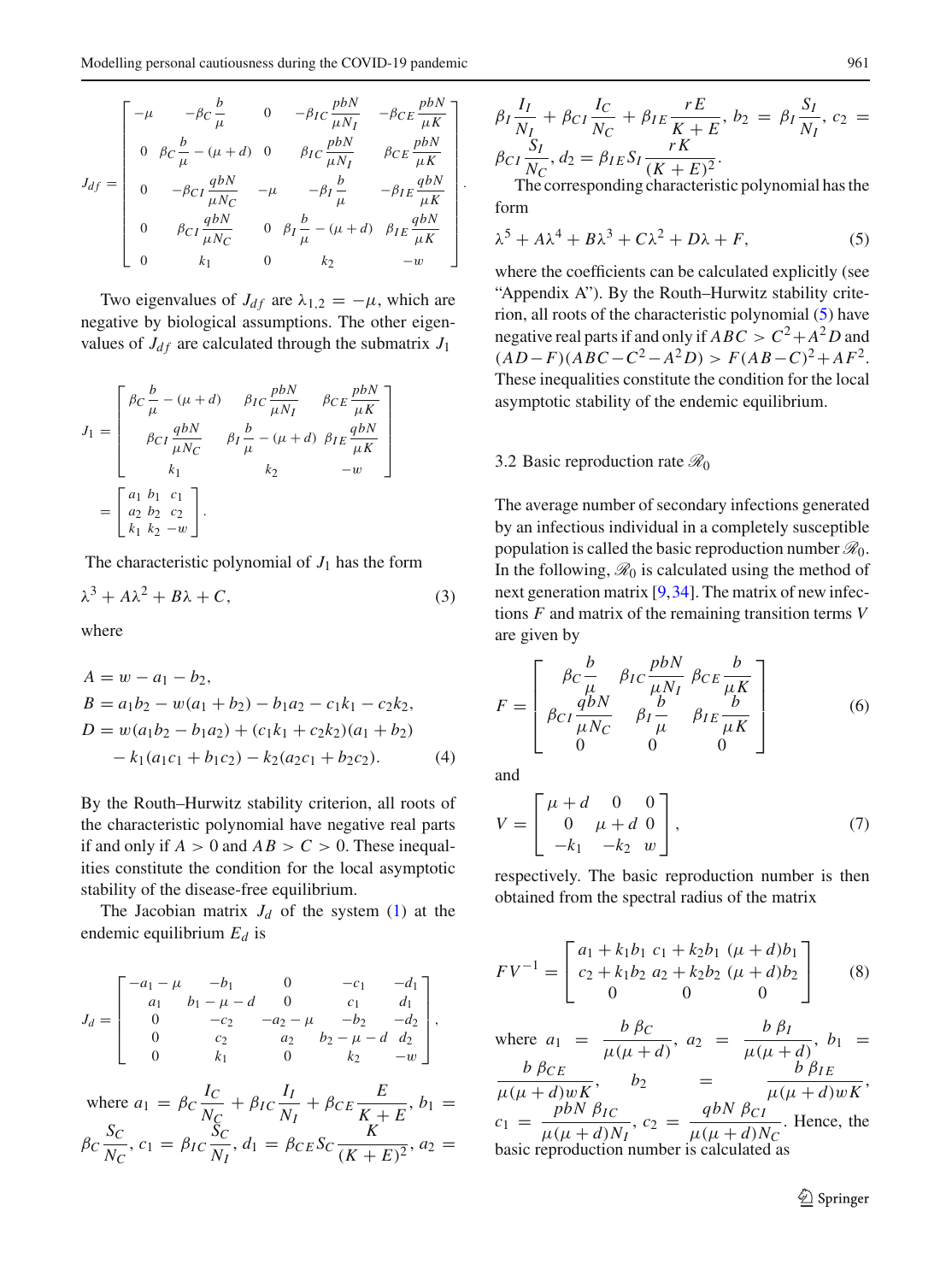<span id="page-5-0"></span>**Table 2** Parameters of the model  $(1)$  for Turkey

| Parameters     | Value                  | Units      | Source                                |
|----------------|------------------------|------------|---------------------------------------|
| b              | $3.512 \times 10^{-5}$ | $day^{-1}$ | Assumed based on [33]                 |
| $\overline{p}$ | 0.4                    | dim.less   | Assumed based on<br>quarantine policy |
| $q = 1 - p$    | 0.6                    | dim.less   | Assumed based on<br>quarantine policy |
| d              | 0.0627                 | $day^{-1}$ | [29]                                  |
| $\mu$          | $3.512 \times 10^{-5}$ | $day^{-1}$ | $\left[33\right]$                     |
| $\beta_C$      | 0.00114                | $day^{-1}$ | Estimated                             |
| $\beta_{CE}$   | 0.000056               | $day^{-1}$ | Estimated                             |
| $\beta_I$      | 0.00985                | $day^{-1}$ | Estimated                             |
| $\beta_{IE}$   | 0.000098               | $day^{-1}$ | Estimated                             |
| $\beta_{IC}$   | 0.00711                | $day^{-1}$ | Estimated                             |
| k <sub>1</sub> | 1                      | $day^{-1}$ | Assumed                               |
| $k_2$          | 3                      | $day^{-1}$ | Assumed                               |
| w              | 5                      | $day^{-1}$ | Assumed (after $[27,32]$ )            |
| K              | 19,000                 | copies/day | Assumed (after $[10]$ )               |

$$
\mathcal{R}_0 = \begin{cases} \frac{a_1 + a_2 + b_1 k_1 + b_2 k_2}{2}, & \text{if } \Delta \le 0\\ \frac{a_1 + a_2 + b_1 k_1 + b_2 k_2 + \sqrt{\Delta}}{2}, & \text{if } \Delta > 0 \end{cases}
$$
(9)

where  $\Delta = a_1^2 + a_2^2 + b_1^2 k_1^2 + b_2^2 k_2^2 + 2a_2 b_2 k_2 - 2a_2 a_1$  $2a_2k_1b_1 - 2a_1b_2k_2 + 2b_1k_1b_2k_2 + 2a_1b_1k_1 + 4c_1c_2 +$  $4c_2k_2b_1 + 4c_1k_1b_2$ .

The disease-free equilibrium is locally asymptotically stable if  $\mathcal{R}_0$  < 1 and unstable if  $\mathcal{R}_0$  > 1 according to the theorem given in [\[34\]](#page-12-0).

# **4 Parameter estimation and simulations**

The model  $(1)$  is now fitted to the data of confirmed COVID-19 cases in Turkey and Italy [\[37\]](#page-12-4). Since the main interest will be the estimation of transmission parameters, some of the disease-specific parameters are given fixed values based on statistical and biological knowledge from the literature. The values and units of the parameters can be found with their associated references in Table [2](#page-5-0) for Turkey and in Table [3](#page-6-1) for Italy.

Turkish Statistical Institute (TUIK) has reported the life expectancy in Turkey to be around 78 in year 2018 and the total population is around 83 million in 2020 [\[33\]](#page-12-6). Therefore, the natural death rate is taken to be

1/78 per year. By the assumption that the total population does not change significantly in a few months, it follows that  $b = \mu = (1/78)/365$  per day, i.e., the natural birth rate and the natural death rate are equal. It is assumed that 40% of the total population of Turkey is cautious, based on the quarantine policies consisting of a curfew effective for 33% of the total population, and recommendations of self-isolation and working from home.

The life expectancy in Italy was reported to be around 83 years in 2018 by the Italian National Insti-tute of Statistics [\[15\]](#page-11-24). Thus,  $b = \mu = (1/83)/365$  per day, i.e., the natural birth rate and the natural death rate are chosen equal for a period of short time. The total population is around 60 million in 2020 [\[15](#page-11-24)]. Since Italy set up strict lock-down rules, the percentage of the cautious people is set at  $60\%$  [\[31](#page-12-10)].

Viruses belonging to the family Coronaviridae can survive on inanimate surfaces between three hours and three days  $[32,35]$  $[32,35]$  $[32,35]$ . Therefore, the decay rate of virus is assumed to be between 1/8–3 days and a random value from this interval is taken. The duration of viral shedding is between 6–37 days from initial viral detection [\[23\]](#page-11-25). Furthermore, it is reported that the asymptomatic transmission of the COVID-19 is an important point in understanding the transmission mechanism of the dis-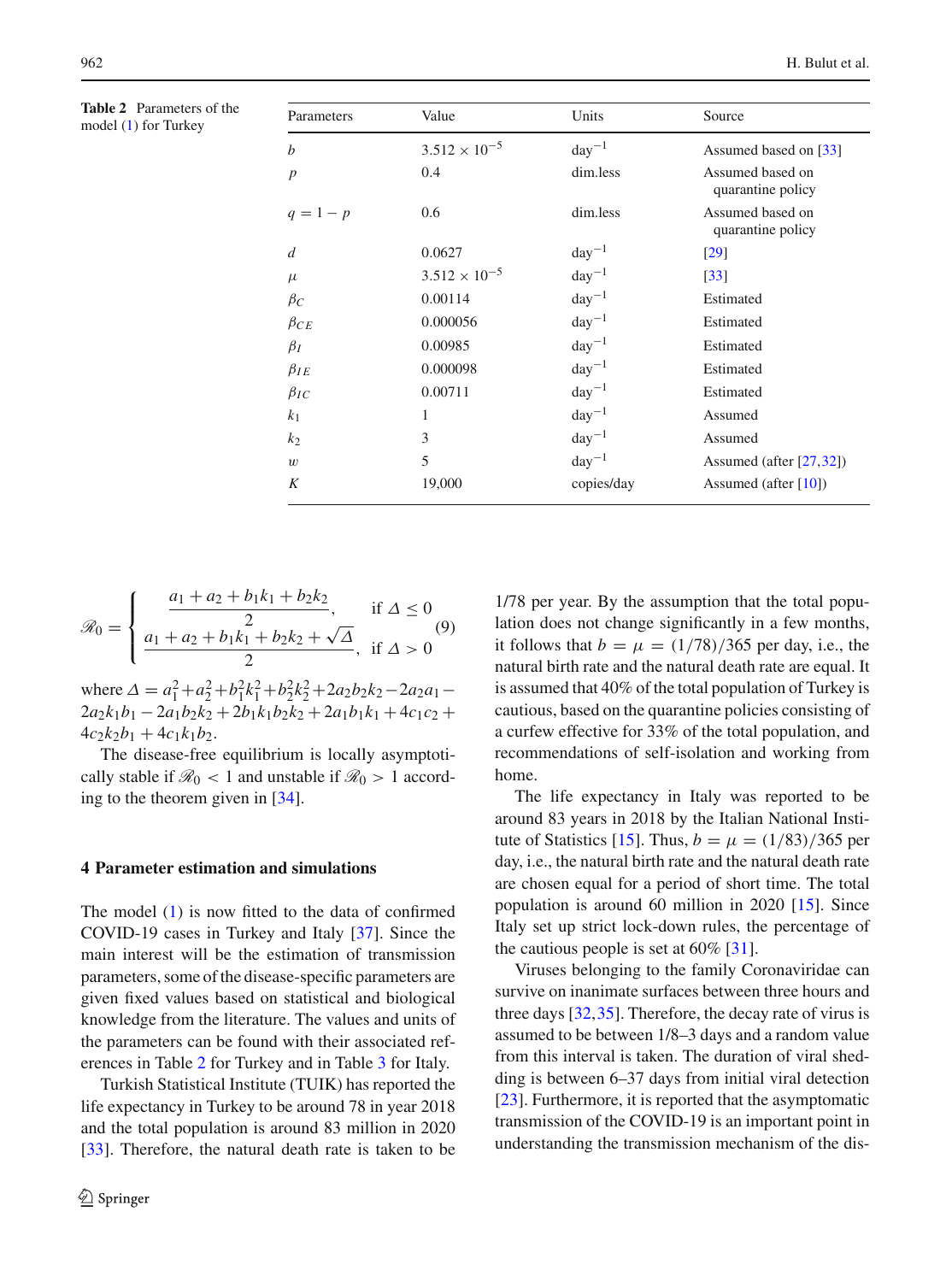<span id="page-6-1"></span>

| <b>Table 3</b> Parameters of the<br>model (1) for Italy | Parameters       | Value                | Units      | Source                             |
|---------------------------------------------------------|------------------|----------------------|------------|------------------------------------|
|                                                         | b                | $3.3 \times 10^{-5}$ | $day^{-1}$ | Assumed based on [15]              |
|                                                         | $\boldsymbol{p}$ | 0.6                  | dim.less   | Assumed based on quarantine policy |
|                                                         | $q = 1 - p$      | 0.4                  | dim.less   | Assumed based on quarantine policy |
|                                                         | d                | 0.085                | $day^{-1}$ | $[29]$                             |
|                                                         | $\mu$            | $3.3 \times 10^{-5}$ | $day^{-1}$ | $[15]$                             |
|                                                         | $\beta_C$        | 0.0079               | $day^{-1}$ | Estimated                          |
|                                                         | $\beta_{CE}$     | 0.000037             | $day^{-1}$ | Estimated                          |
|                                                         | $\beta_I$        | 0.049                | $day^{-1}$ | Estimated                          |
|                                                         | $\beta_{IE}$     | 0.00018              | $day^{-1}$ | estimated                          |
|                                                         | $\beta_{IC}$     | 0.009                | $day^{-1}$ | Estimated                          |
|                                                         | k <sub>1</sub>   | 1                    | $day^{-1}$ | Assumed                            |
|                                                         | k <sub>2</sub>   | 3                    | $day^{-1}$ | Assumed                            |
|                                                         | w                | 5                    | $day^{-1}$ | Assumed (after $[27,32]$ )         |
|                                                         | K                | 19,000               | copies/day | Assumed (after $[10]$ )            |

ease, and the transmissibility of the asymptomatic cases among close contacts is comparable to the symptomatic cases [\[14\]](#page-11-26). In clinical samples the median concentrations of R- and N-gene RNA for CoVs are detected between  $5.2 \times 10^2$  and  $1.2 \times 10^6$  copies/ml during 4 days of virus replication  $[10]$  $[10]$ . In view of these biological considerations, cautiousness may have a high impact on minimizing the viral shedding rate. Consequently, it is initially assumed that the virus exposure rate of an incautious individual is three times higher than a cautious one, i.e.  $k_1 = 1/\text{day}$  and  $k_2 = 3/\text{day}$ , respectively.

Intuitively, the interaction between the cautious susceptible individuals and the incautious infected individuals should be very low. Therefore, the transmission rate from cautious one to incautious ones is taken to be zero for all simulations; i.e.,  $\beta_{CI} = 0$ . There are five remaining model parameters,  $β<sub>C</sub>$ ,  $β<sub>CE</sub>$ ,  $β<sub>I</sub>$ ,  $β<sub>IE</sub>$ ,  $β<sub>IC</sub>$ , that need to be estimated from real data. The model [1](#page-2-1) is fitted to the total number of confirmed infected cases for Turkey for the period March 13–July 12, and for Italy for the period February 24–July 12, 2020. The vector of the parameters  $q = (\beta_C, \beta_{CE}, \beta_I, \beta_{IE}, \beta_{IC})$ of the model [\(1\)](#page-2-1) is evaluated by solving a nonlinear least squares problem with positive constraints according to the data set  $u(t) = I_I(t) + I_C(t)$  [\[7\]](#page-11-27). An objective function  $J(\theta)$  is defined as the sum of the squares of the errors

$$
J(\theta) = \sum (y_i - f(x_i, \theta))^2
$$
 (10)

where  $y_i$  is the points of the data set and  $f(x_i, \theta)$  is the model function with the vector of unknown parameters θ. To minimize the objective function  $J(θ)$ , the nonlinear least square minimization routine 'lsqnoline' of MATLAB is used. The model [\(1\)](#page-2-1) is numerically solved using the ODE solver 'ode45' [\[22\]](#page-11-28). The parameter values used in the simulations are given in Tables [2](#page-5-0) and [3.](#page-6-1)

#### <span id="page-6-0"></span>4.1 Sensitivity analysis

A sensitivity analysis is carried out to determine the robustness of the model to the parameter values that are correlated with the basic reproduction number *R*0. The sensitivity indices are calculated to determine the parameters that are most efficient by the transmission of COVID-19 in Turkey and Italy. Following the sensitivity approach given in [\[21\]](#page-11-4), a normalized sensitivity index of a variable  $\mathcal{R}_0$  with respect to the parameter  $p$ is defined as

$$
\epsilon_{\mathcal{R}_0}^p = \frac{\partial \mathcal{R}_0}{\partial p} \times \frac{p}{\mathcal{R}_0}.\tag{11}
$$

The values of the sensitivity indices for the parameter in Tables [2](#page-5-0) and [3](#page-6-1) are presented in Table [4,](#page-7-0) which shows the significance of  $\beta_{IE}$ ,  $k_2$ , and w. For both countries, it can be concluded that an increase of the value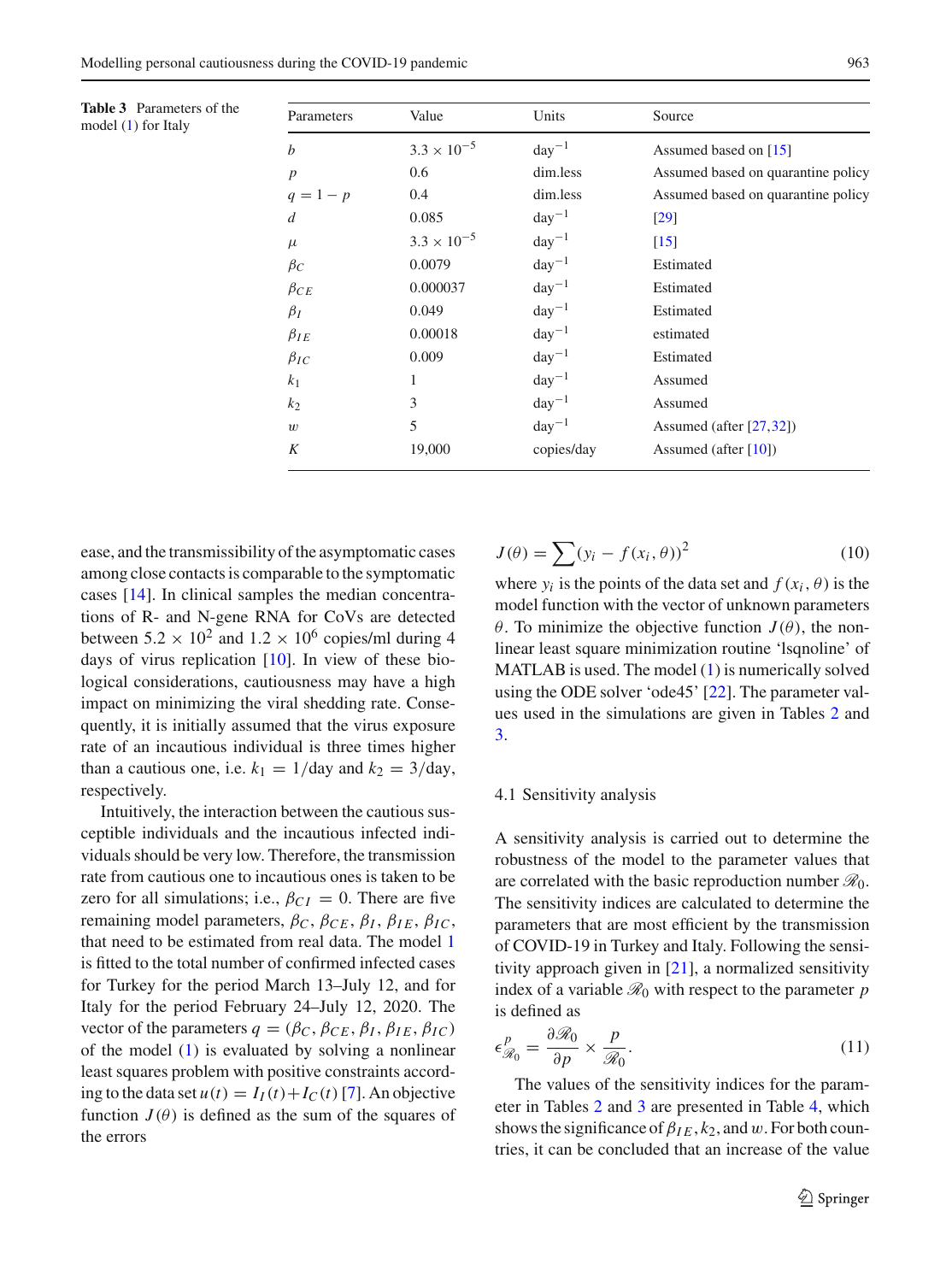<span id="page-7-0"></span>**Table 4** Sensitivity of the parameters effect the basic reproduction number *R*<sup>0</sup>

| Sensitivity index (Turkey) | Sensitivity index (Italy) |  |
|----------------------------|---------------------------|--|
| 0.0002031                  | 0.0011269                 |  |
| 0.0273442                  | 0.1380501                 |  |
| 0.0558663                  | 0.0361162                 |  |
| 0.9123331                  | 0.8137572                 |  |
| 0.0042530                  | 0.0109494                 |  |
| 0.0601194                  | 0.0470657                 |  |
| 0.9080801                  | 0.8028077                 |  |
| $-0.9681995$               | $-0.8498734$              |  |
|                            |                           |  |



<span id="page-7-1"></span>**Fig. 2** Cumulative confirmed cases for Turkey for the period March 13, 2020 to July 12, 2020. Dashed line (red) denotes the reported cumulative cases and solid line (blue) denotes the simulation result. (Color figure online)



<span id="page-7-2"></span>**Fig. 3** The variation of the infected classes  $I_C$  (bottom) and  $I_I$ (top) using the parameters from Table [2](#page-5-0)



<span id="page-7-3"></span>**Fig. 4** Cumulative confirmed cases for Italy for the period February 24, 2020–July 12, 2020. Dashed line (red) denote the reported cumulative cases and solid line (blue) denotes the simulation result. (Color figure online)



<span id="page-7-4"></span>**Fig. 5** The variation of the infected classes  $I_C$  (bottom) and  $I_I$ (top) using the parameters from Table [3](#page-6-1)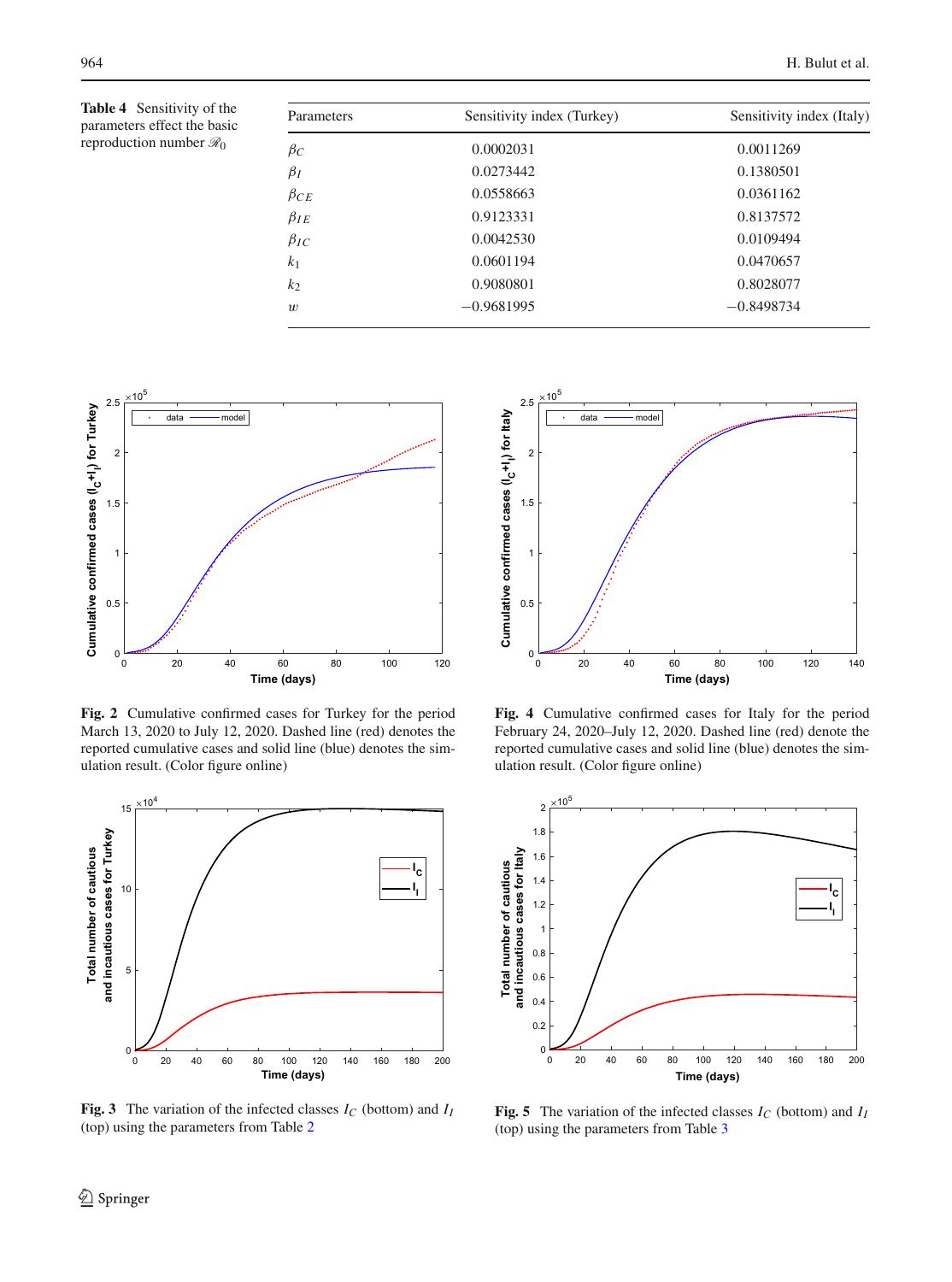

<span id="page-8-1"></span>**Fig. 6** Graphs of  $I_C(t)$  and  $I_I(t)$  for various values of the transmission rate  $\beta_{IE} = 0.000098$  (top),  $\beta_{IE} = 0.000049$  (middle),  $\beta_{IE} = 0:000024$  (bottom) for Turkey

of  $\beta_{IE}$  and  $k_2$  promote the basic reproduction number, whereas an increase of the value of w diminishes  $\mathcal{R}_0$ .

# <span id="page-8-0"></span>4.2 Simulations

The numerical solution of the model [\(1\)](#page-2-1) is plotted with estimated parameters in Fig. [2](#page-7-1) together with the data set of Turkey, which explains quite well the spreaddynamics of COVID-19 in the first 120 days. Since the model fits the given data set according to the presented scenario, the possible number of cautious and incautious infectious people in Turkey over a period of 200 days is simulated as shown in Fig. [3.](#page-7-2) It can be seen from Fig. [2](#page-7-1) that the actual number of cases increases while the model curve starts to flatten more



<span id="page-8-2"></span>**Fig. 7** Graphs of  $I_C(t)$  and  $I_I(t)$  for different values of virus exposure rate by incautious people;  $k_2 = 1$  (bottom),  $k_2 = 2$ (middle),  $k_2 = 3$  (top) for Turkey

and less after the 100th day of pandemic. This point correlates well with the date June 1, 2020, on which Turkey officially announced relaxing most isolation measures, which explains the increasing behaviour of the data.

Similarly, Fig. [4](#page-7-3) indicates the success of parameter estimation using the real data set of Italy. Figure [5](#page-7-4) shows the estimates for the number of cautious and incautious people in Italy over 200 days from the beginning of the pandemic.

Since high sensitivity of the parameters  $\beta_{IE}$  and  $k_2$ is observed, these two parameters are manipulated to observe the change of number of infectious people both in Turkey and in Italy. The results are shown in Figs. [6,](#page-8-1) [7,](#page-8-2) [8,](#page-9-1) and [9.](#page-9-2)

Finally, Fig. [10](#page-10-0) shows the correlation between two sensitive parameters  $\beta_{IE}$  and  $k_2$  for both countries.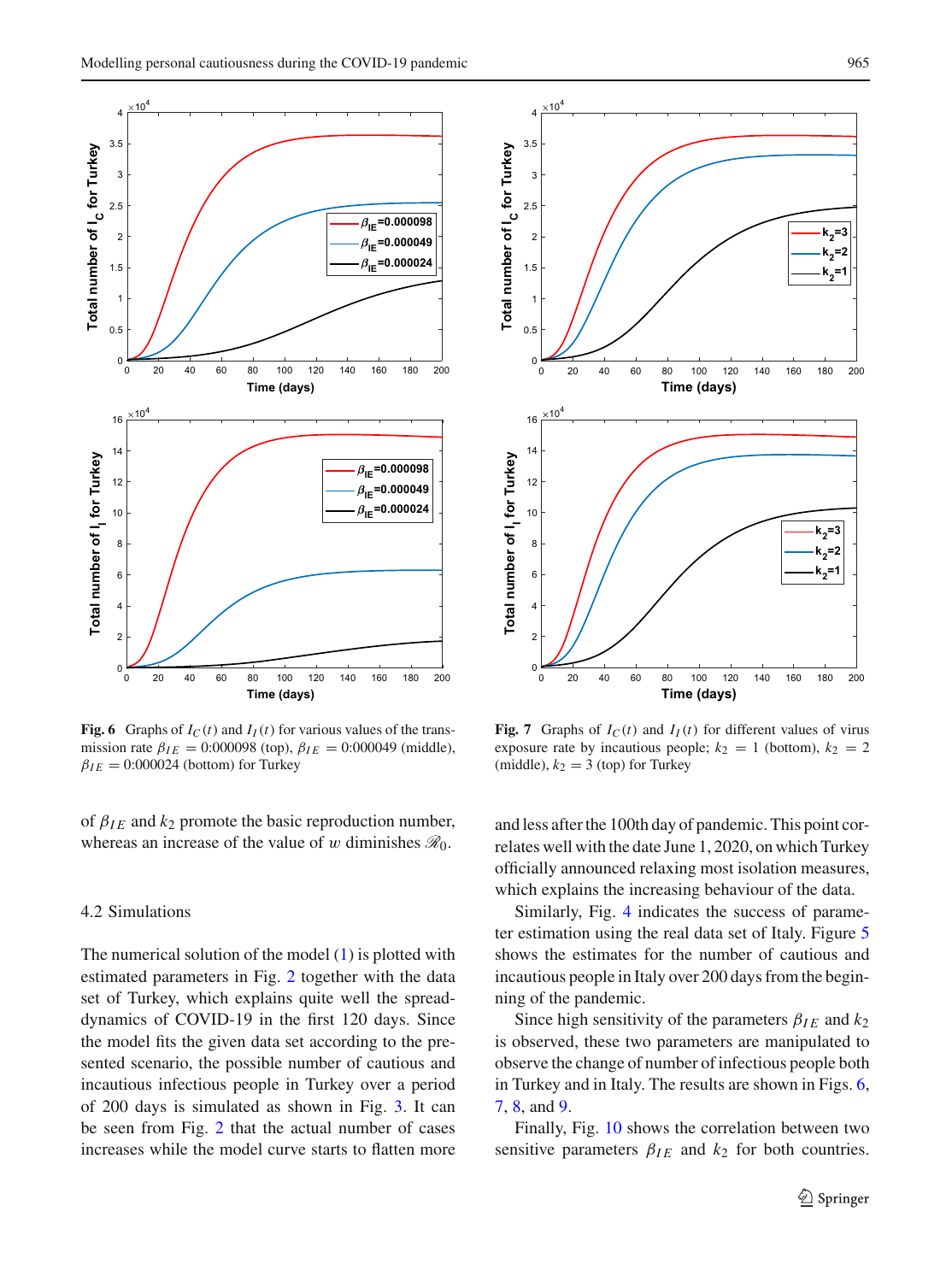

<span id="page-9-1"></span>**Fig. 8** Graphs of  $I_C(t)$  and  $I_I(t)$  for various values of the transmission rate  $\beta_{IE} = 0.00018$  (top),  $\beta_{IE} = 0.00009$  (middle),  $\beta_{IE} = 0.000045$  (bottom) for Italy

While Fig. [11](#page-10-1) indicates a linear increase of  $\mathcal{R}_0$  with respect to  $\beta_{IE}$ , the value of  $\mathcal{R}_0$  remains much higher for Turkey than for Italy.

## <span id="page-9-0"></span>**5 Conclusions**

This paper has proposed a deterministic compartmental model to understand the effect of cautiousness on the transmission of COVID-19 in Turkey and Italy, two countries that have a similar collective life typical of the Mediterranean region, which involves eating together, flexible social distance habits, crowded social places, and tight relationship of families. The local asymptotic stability of the disease-free and endemic equilibria have been determined, and the corresponding basic repro-



<span id="page-9-2"></span>**Fig. 9** Graphs of  $I_C(t)$  and  $I_I(t)$  for different values of virus exposure rate by incautious people;  $k_2 = 1$  (bottom),  $k_2 = 2$ (middle),  $k_2 = 3$  (top) for Italy

duction number  $\mathcal{R}_0$  has been derived. Personal cautiousness is undoubtedly one of the important factors affecting the transmission rate of COVID-19 in every country. However, it is difficult to quantify cautiousness and establish the dynamics of spread under many unknown parameters. The presented results underline the sensitivity of the transmission rate representing how incautious individuals are infected from environmental sources, which implies that small changes in individuals' habits would effect the dynamics of the pandemic strongly. The mathematical analysis supports in the current scenario that personal cautiousness may repress the pandemic in both countries. Future work may consist of the addition of a recovered compartment and a vaccination process, whose details can be added to the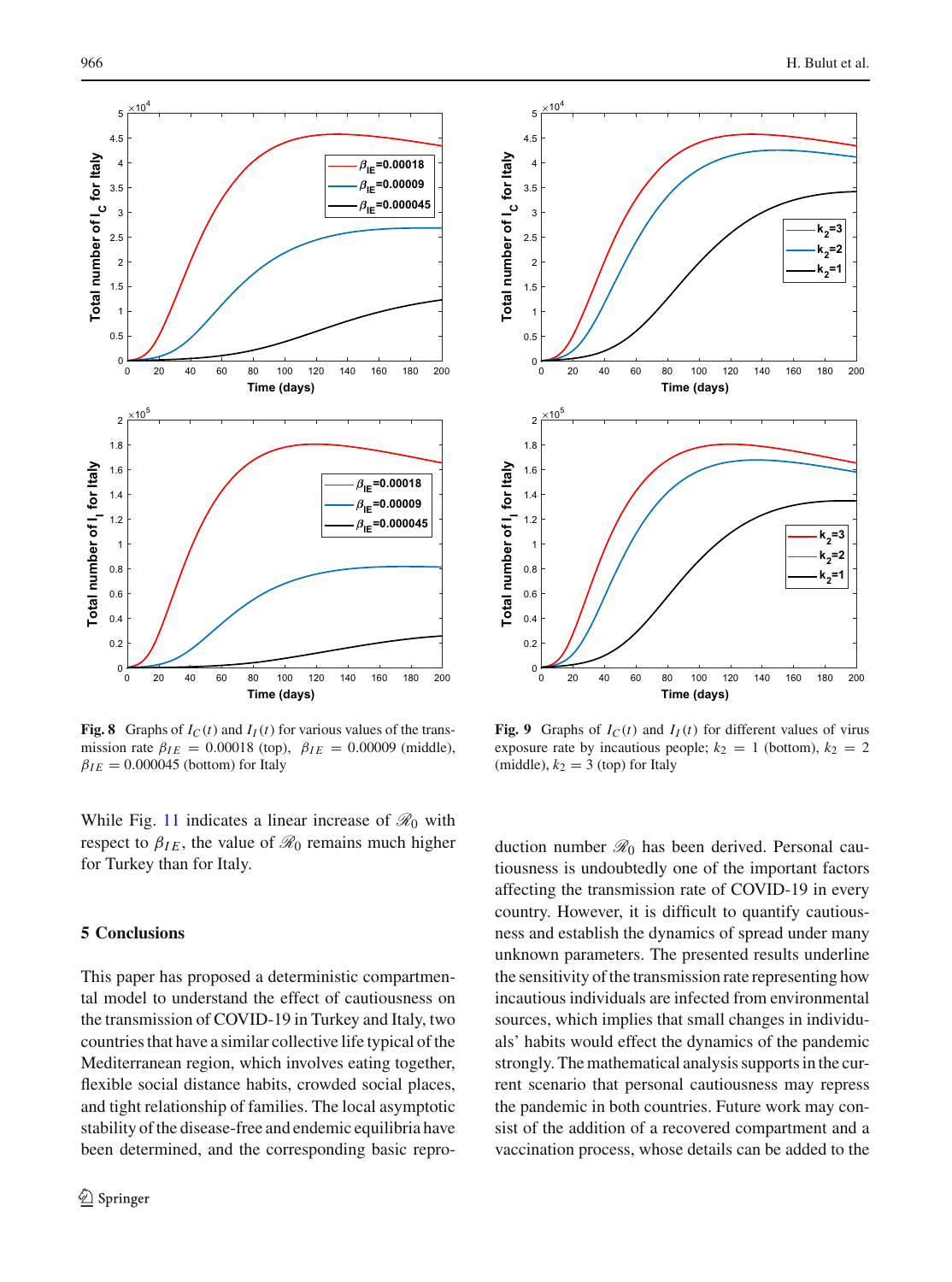

<span id="page-10-0"></span>**Fig. 10** Correlation between two sensitive parameters  $\beta_{IE}$  and *k*<sup>2</sup> for the basic reproduction rate



<span id="page-10-1"></span>**Fig. 11** Basic reproduction number versus  $\beta_{IE}$  in both countries (Turkey(top) and Italy(bottom))

model as we continue to increase our knowledge of the disease, thanks to worldwide research efforts.

**Acknowledgements** This research is supported by The Scientific and Technological Research Council of Turkey (TUBITAK) within the scope of the 1001-Scientific and Technological Research Project (119F162).

# **Compliance with ethical standards**

**Conflict of interest** The authors declare that they have no conflict of interest.

# **Appendix: the characteristic polynomial of** *Jd*

The characteristic polynomial of the matrix  $J_d$  is

$$
\lambda^5 + A\lambda^4 + B\lambda^3 + C\lambda^2 + D\lambda + F,
$$

where

A = 
$$
(2d + w + 4\mu + a_1 + a_2 - b_1 - b_2)
$$
,  
\nB =  $6d\mu + 4w\mu + 6\mu^2 + 2da_1 + 2da_2 - db_1 - db_2 + wa_1$   
\n $+ wa_2 - wb_1 - wb_2 + 3\mu a_1 + 3\mu a_2 - 3\mu b_1 - 3\mu b_2 + a_1a_2$   
\n $- a_1b_2 - a_2b_1 + b_1b_2 - c_1c_2 - d_1k_1 - d_2k_2 + 2dw + d^2$ ,  
\nC =  $4\mu^3 + d^2w + 6d\mu^2 + 2d^2\mu + 6w\mu^2 + d^2a_1 + d^2a_2$   
\n $+ 3\mu^2a_1 + 3\mu^2a_2 - 3\mu^2b_1 - 3\mu^2b_2 + 6d w\mu + 2dwa_1$   
\n $+ 2dwa_2 - dwb_1 - dwb_2 + 4d\mu a_1 + 4d\mu a_2 - 2d\mu b_1$   
\n $- 2d\mu b_2 + 3w\mu a_1 + 3w\mu a_2 - 3w\mu b_1 - 3w\mu b_2$   
\n $+ 2da_1a_2 - da_1b_2 - da_2b_1 - dd_1k_1 - dd_2k_2 + wa_1a_2$   
\n $- wa_1b_2 - wa_2b_1 + wb_1b_2 - wc_1c_2 + 2\mu a_1a_2 - 2\mu a_1b_2$   
\n $- 2\mu a_2b_1 + 2\mu b_1b_2 - 2\mu c_1c_2 - 3\mu d_1k_1 - 3\mu d_2k_2$   
\n $- a_2d_1k_1 - a_1d_2k_2 + b_2d_1k_1 + b_1d_2k_2 - c_1d_2k_1 - c_2d_1k_2$ ,  
\nD =  $d^2\mu^2 + \mu^4 + 2d\mu^3 + 4w\mu^3 + \mu^3a_1 + \mu^3a_2 - \mu^3b_1$   
\n $- \mu^3b_2 + d^2a_1a_2 + \mu^2a_1$ 

<sup>2</sup> Springer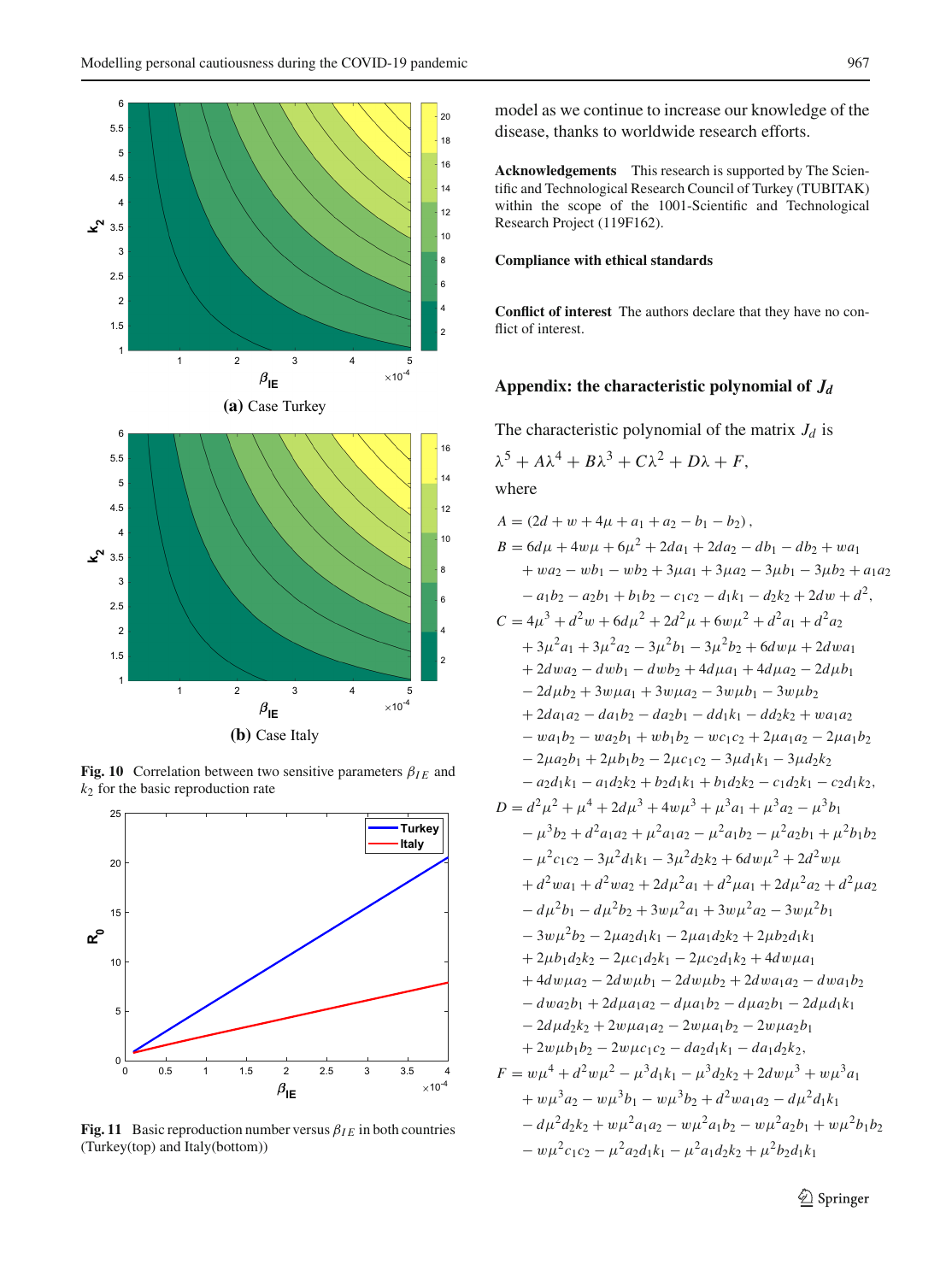$+\mu^2 b_1 d_2 k_2 - \mu^2 c_1 d_2 k_1 - \mu^2 c_2 d_1 k_2 + 2 d w \mu^2 a_1$ 

- $+ d^2w\mu a_1 + 2dw\mu^2 a_2 + d^2w\mu a_2 dw\mu^2 b_1 dw\mu^2 b_2$
- $-d\mu a_2 d_1 k_1 d\mu a_1 d_2 k_2 + 2d w \mu a_1 a_2 d w \mu a_1 b_2$
- $-dw\mu a_2b_1$ .

# **References**

- <span id="page-11-1"></span>1. Adams, B., Banks, H., Davidian, M., Kwon, H.D., Tran, H., Wynne, S., Rosenberg, E.: HIV dynamics: modeling, data analysis, and optimal treatment protocols. J. Comput. Appl. Math. **184**(1), 10–49 (2005)
- <span id="page-11-13"></span>2. Atangana, A., Araz, Sİ.: Mathematical model of COVID-19 spread in turkey and south Africa: theory, methods, and applications. Adv. Differ. Equ. **2020**(1), 1–89 (2020)
- <span id="page-11-14"></span>3. Barbarossa, M.V., Fuhrmann, J., Meinke, J.H., Krieg, S., Varma, H.V., Castelletti, N., Lippert, T.: Modeling the spread of COVID-19 in Germany: early assessment and possible scenarios. PLoS ONE **15**(9), e0238559 (2020)
- <span id="page-11-2"></span>4. Castillo-Chavez, C., Song, B.: Dynamical models of tuberculosis and their applications. Math. Biosci. Eng. **1**(2), 361– 404 (2004)
- <span id="page-11-10"></span>5. Cegolon, L., Pichierri, J., Mastrangelo, G., Cinquetti, S., Sotgiu, G., Bellizzi, S., Pichierri, G.: Hypothesis to explain the severe form of COVID-19 in Northern Italy. BMJ Global Health **5**(6), e002564 (2020)
- <span id="page-11-19"></span>6. Chen, Z., Wherry, E.J.: T cell responses in patients with COVID-19. Nat. Rev. Immunol. **20**(9), 529–536 (2020)
- <span id="page-11-27"></span>7. Coleman, T.F., Li, Y.: An interior trust region approach for nonlinear minimization subject to bounds. SIAM J. Optim. **6**(2), 418–445 (1996)
- <span id="page-11-9"></span>8. Demirbilek, Y., Pehlivantürk, G., Özgüler, Z.O., Alp Meşe, E.: COVID-19 outbreak control, example of Ministry of Health of Turkey. Turkish J. Med. Sci. **50**, 489–494 (2020)
- <span id="page-11-20"></span>9. Diekmann, O., Heesterbeek, J., Metz, J.: On the definition and the computation of the basic reproduction ratio R0 in models for infectious diseases in heterogeneous populations. J. Math. Biol. **28**(4) (1990)
- <span id="page-11-23"></span>10. Drosten, C., Chiu, L.L., Panning, M., Leong, H.N., Preiser, W., Tam, J.S., Gunther, S., Kramme, S., Emmerich, P., Ng, W.L., Schmitz, H., Koay, E.S.C.: Evaluation of advanced reverse transcription-PCR assays and an alternative PCR target region for detection of severe acute respiratory syndrome-associated coronavirus. J. Clin. Microbiol. **42**(5), 2043–2047 (2004)
- <span id="page-11-5"></span>11. Fehr, A.R., Perlman, S.: Coronaviruses: an overview of their replication and pathogenesis. In: Coronaviruses, pp. 1–23. Springer, New York (2015)
- <span id="page-11-15"></span>12. Giordano, G., Blanchini, F., Bruno, R., Colaneri, P., Filippo, A.D., Matteo, A.D., Colaneri, M.: Modelling the COVID-19 epidemic and implementation of population-wide interventions in Italy. Nat. Med. **26**(6), 855–860 (2020)
- <span id="page-11-3"></span>13. Gölgeli, M., Atay, F.M.: Analysis of an epidemic model for transmitted diseases in a group of adults and an extension to two age classes. Hacet. J. Math. Stat. **49**(3), 921–934 (2020)
- <span id="page-11-26"></span>14. He, D., Zhao, S., Lin, Q., Zhuang, Z., Cao, P., Wang, M.H., Yang, L.: The relative transmissibility of asymptomatic

COVID-19 infections among close contacts. Int. J. Infect. Dis. **94**, 145–147 (2020)

- <span id="page-11-24"></span>15. ISTAT: Italian National Institute of Statistics. Tech. rep., Italian National Institute of Statistics (2020)
- <span id="page-11-16"></span>16. Ivorra, B., Ferrández, M., Vela-Pérez, M., Ramos, A.: Mathematical modeling of the spread of the coronavirus disease 2019 (COVID-19) taking into account the undetected infections. The case of China. Commun. Nonlinear Sci. Numer. Simul. **88**, 105303 (2020)
- <span id="page-11-17"></span>17. Jewell, N.P., Lewnard, J.A., Jewell, B.L.: Predictive mathematical models of the COVID-19 pandemic. JAMA **323**(19), 1893 (2020)
- <span id="page-11-0"></span>18. Kermack, W.O., McKendrick, A.G.: A contribution to the mathematical theory of epidemics. Proc. R. Soc. Lond. Ser. A Contain. Pap. Math. Phys. Character **115**(772), 700–721 (1927)
- <span id="page-11-18"></span>19. Kucharski, A.J., Russell, T.W., Diamond, C., Liu, Y., Edmunds, J., Funk, S., Eggo, R.M., Sun, F., Jit, M., Munday, J.D., Davies, N., Gimma, A., van Zandvoort, K., Gibbs, H., Hellewell, J., Jarvis, C.I., Clifford, S., Quilty, B.J., Bosse, N.I., Abbott, S., Klepac, P., Flasche, S.: Early dynamics of transmission and control of COVID-19: a mathematical modelling study. Lancet. Infect. Dis **20**(5), 553–558 (2020)
- <span id="page-11-11"></span>20. Lazzerini, M., Putoto, G.: COVID-19 in Italy: momentous decisions and many uncertainties. Lancet Global Health **8**(5), e641–e642 (2020)
- <span id="page-11-4"></span>21. Martcheva, M.: An Introduction to Mathematical Epidemiology. Springer-Verlag GmbH, Berlin (2015)
- <span id="page-11-28"></span>22. MATLAB-Mathworks: MATLAB version 9.4.0.813654 (R2018a). The Mathworks, Inc., Natick (2018)
- <span id="page-11-25"></span>23. Miyamae, Y., Hayashi, T., Yonezawa, H., Fujihara, J., Matsumoto, Y., Ito, T., Tsubota, T., Ishii, K.: Duration of viral shedding in asymptomatic or mild cases of novel coronavirus disease 2019 (COVID-19) from a cruise ship: a singlehospital experience in Tokyo, Japan. Int. J. Infect. Dis. **97**, 293–295 (2020)
- <span id="page-11-7"></span>24. Morawska, L., Cao, J.: Airborne transmission of SARS-CoV-2: the world should face the reality. Environ. Int. **139**, 105730 (2020)
- <span id="page-11-6"></span>25. Otter, J., Donskey, C., Yezli, S., Douthwaite, S., Goldenberg, S., Weber, D.: Transmission of SARS and MERS coronaviruses and influenza virus in healthcare settings: the possible role of dry surface contamination. J. Hosp. Infect. **92**(3), 235–250 (2016)
- <span id="page-11-8"></span>26. Petrosillo, N., Viceconte, G., Ergonul, O., Ippolito, G., Petersen, E.: COVID-19, SARS and MERS: are they closely related? Clin. Microbiol. Infect. **26**(6), 729–734 (2020)
- <span id="page-11-22"></span>27. Quirouette, C., Younis, N.P., Reddy, M.B., Beauchemin, C.A.A.: A mathematical model describing the localization and spread of influenza a virus infection within the human respiratory tract. PLoS Comput. Biol. **16**(4), e1007705 (2020)
- <span id="page-11-12"></span>28. Rhodes, T., Lancaster, K.: Mathematical models as public troubles in COVID-19 infection control: following the numbers. Health Sociol. Rev. 1–18 (2020)
- <span id="page-11-21"></span>29. Ritchie, H., Ortiz-Ospina, E., Beltekian, D., Mathieu, E., Hasell, J., Macdonald, B., Giattino, C., Roser, M., Breck Yunits, A.E.V.W., Gavrilov, D., Bergel, M., Ahmad, S., Crawford, J.: Mortality risk of COVID-19. Tech. rep., Our World In Data is a project of the Global Change Data Lab, a registered charity in England and Wales (Char-